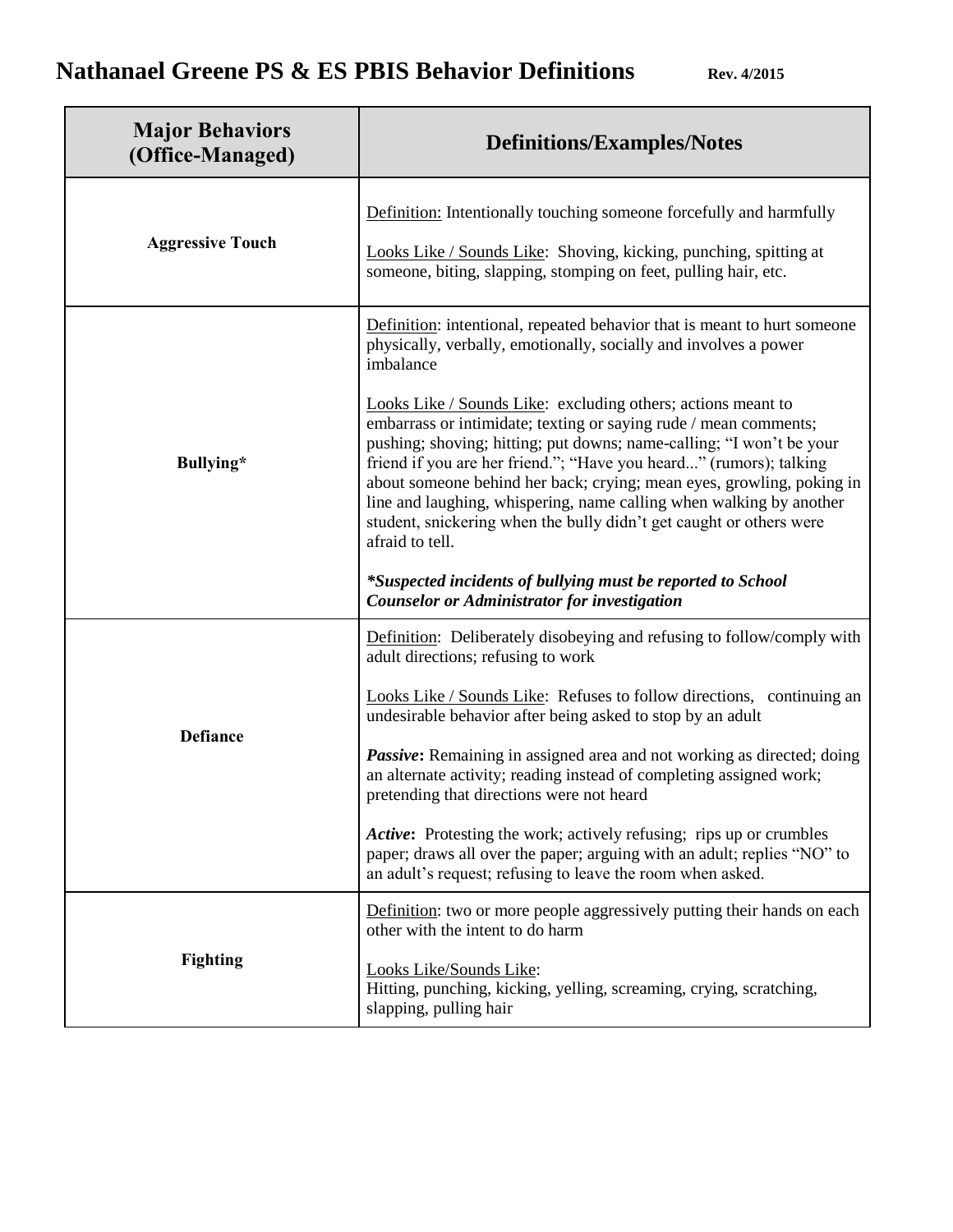| <b>Inappropriate Language/Gestures</b> | Definition: Written or spoken comments/language or gesture not<br>suitable for school environment                                                                                                                                                                                                                             |
|----------------------------------------|-------------------------------------------------------------------------------------------------------------------------------------------------------------------------------------------------------------------------------------------------------------------------------------------------------------------------------|
|                                        | Looks Like / Sounds Like:<br>Curse words, middle finger, vulgarities, name-calling, racial slurs,<br>sexist or sexual comments, minor crude words such as crap, shut up,<br>sucks.                                                                                                                                            |
| <b>Inappropriate Touch</b>             | Definition: Touching someone in an inappropriate way or place, such as<br>swimsuit areas; continuing to touch someone who says stop                                                                                                                                                                                           |
|                                        | Looks Like / Sounds Like: Intentionally touching someone's back side<br>and/or privates                                                                                                                                                                                                                                       |
| Theft*                                 | Definition: Taking something that does not belong to you without<br>permission                                                                                                                                                                                                                                                |
|                                        | Looks Like / Sounds Like: Taking another person's or school's food,<br>money, electronics, coats, etc.                                                                                                                                                                                                                        |
|                                        | *Minor items should be handled in the classroom at the teacher's<br>discretion.                                                                                                                                                                                                                                               |
| <b>Threats</b>                         | Definition: Written, spoken or gestured threat to harm another                                                                                                                                                                                                                                                                |
|                                        | Looks Like / Sounds Like:<br>"I'm going to get you!" "You wait until recess (or lunch, or bus, etc.)!<br>Gesturing a punch, raising clenched fist, using threatening words like<br>shoot or kill toward a student or adult                                                                                                    |
| <b>Throwing Materials, Aggressive</b>  | Definition: to intentionally throw an object with the intent to cause<br>harm, to get attention, or be defiant                                                                                                                                                                                                                |
|                                        | Looks Like / Sounds Like: done out of anger or frustration; using<br>extreme or excessive force (e.g., throwing a chair, pencil, eraser, book,<br>scissors)                                                                                                                                                                   |
| <b>Vandalism</b>                       | Definition: Obvious and intentional destruction or damage of personal<br>or school/bus property                                                                                                                                                                                                                               |
|                                        | Looks Like / Sounds Like: Writing or scratching on the walls, chairs,<br>desks, or bus seats, breaking others' possessions, purposely destroying<br>student work, school property, or posters on the wall, picking off the<br>paint, ripping bulletin boards, inappropriate words on public display;<br>destroying technology |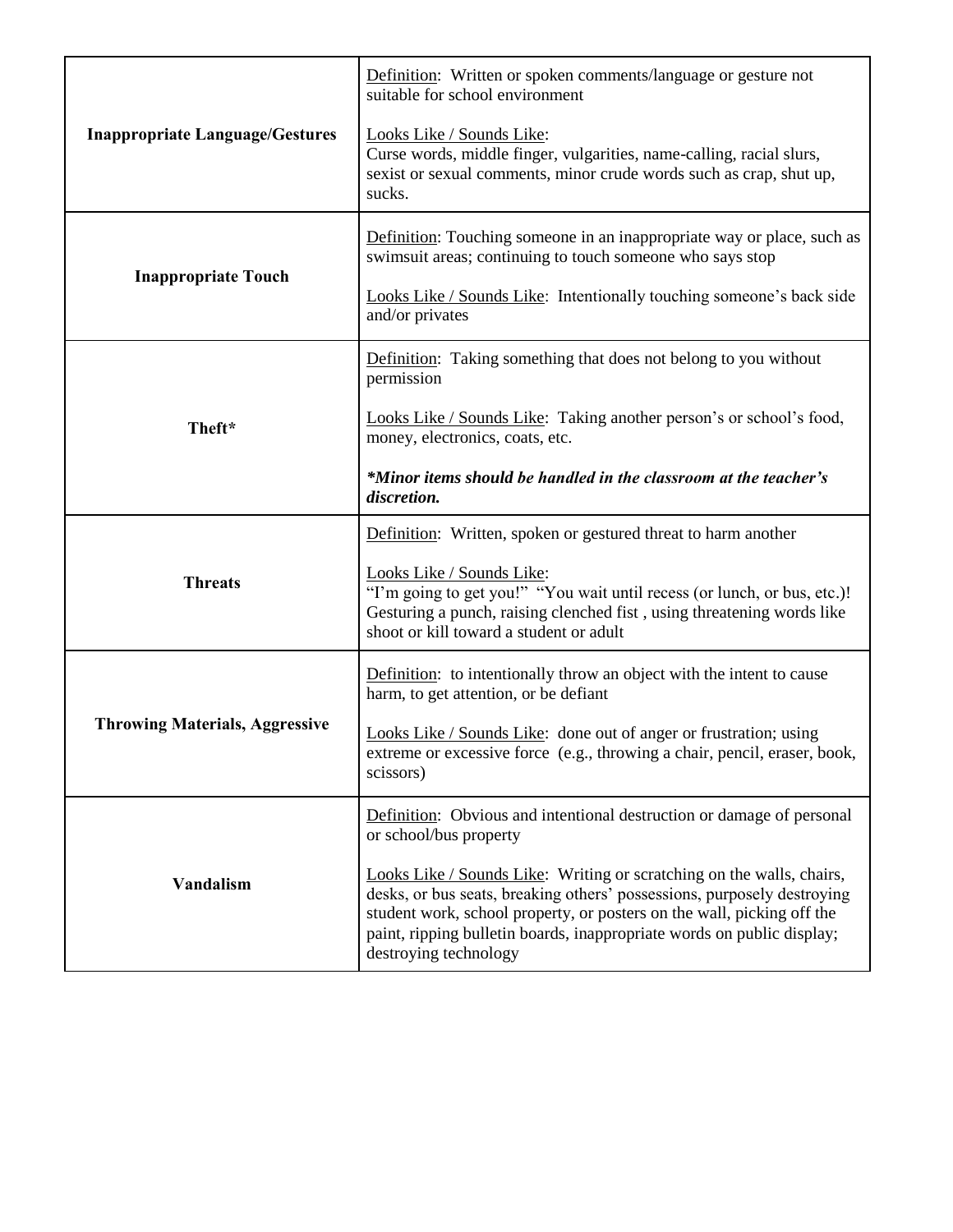| <b>Minor Behaviors</b><br>(Teacher-managed) | <b>Definitions / Examples / Notes</b>                                                                                                                                                                                                                                                                                                                                                                                                      |
|---------------------------------------------|--------------------------------------------------------------------------------------------------------------------------------------------------------------------------------------------------------------------------------------------------------------------------------------------------------------------------------------------------------------------------------------------------------------------------------------------|
| <b>Arguing with Another Student</b>         | Definition: verbal disagreement that has escalated beyond a civil<br>conversation<br>Looks Like / Sounds Like: two students back and forth; may or may                                                                                                                                                                                                                                                                                     |
| <b>Calling Out / Disruption</b>             | not meant to be derogatory; yelling or using loud voices; angry; crying<br>Definition: Anything that distracts students and teachers from a task,<br>such as unnecessary movement and/or noise<br>Looks Like / Sounds Like: Yelling or blurting out, getting out of seat,<br>walking up to teacher, tapping, playing with toys, humming, clicking,<br>responding to a whole class question meant for reflection; making faces<br>at others |
| <b>Cheating</b>                             | Definition: Willfully copying, giving, or taking another person's work<br>or answers.<br>Looks Like / Sounds Like:<br>Using a cheat sheet or illicit technology of any sort or giving another<br>person answers or work without permission; using another person's<br>work (ex: putting your own name on the top of a worksheet that<br>another student completed)                                                                         |
| <b>Disrespect to Classmate or Adult</b>     | Definition: Treating others without respect or value or in a way that<br>makes others uncomfortable<br>Looks Like / Sounds Like: Calling others names, talking when others<br>are talking, inappropriate body language (e.g., eye rolling), invading<br>personal space, bothering other people's belongings, continuing an<br>undesirable behavior after being asked to stop                                                               |
| <b>Dress Code</b>                           | Definition: Acceptable way to dress that keeps students safe, ready to<br>learn, and focused<br>Looks Like / Sounds Like: Straps on tops at least 2 fingers wide,<br>midriffs covered, shorts and skirts at appropriate length, chest<br>appropriately covered, no revealing clothing, no exposed<br>undergarments, no shirts with putdowns, drugs, alcohol, tobacco,<br>weapons, or violence; no flip flops in PE                         |
| Forgery                                     | Definition: Signing a name that is not yours<br>Looks Like / Sounds Like:<br>Ex: signing a teacher's or parent's name in the agenda or a parent's<br>name on a report card                                                                                                                                                                                                                                                                 |
| Horseplay                                   | Definition: rough play<br>Looks Like / Sounds Like:<br>Chest bumping, tripping, wrestling, "tazing", poking, hand slapping,<br>pushing, arm wrestling, elbowing                                                                                                                                                                                                                                                                            |